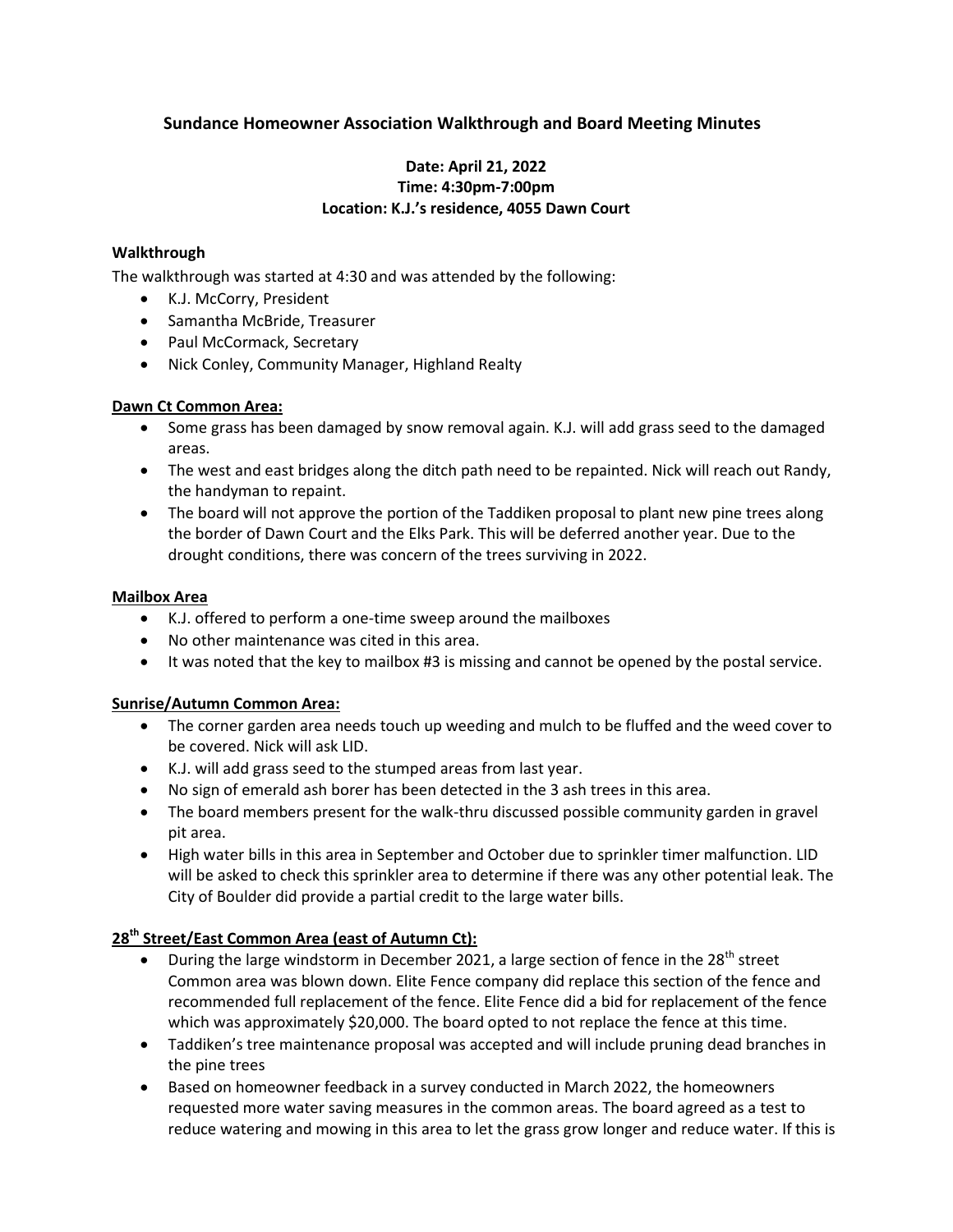successful, this might be implemented in all the common areas.

### **Dawn Ct East Triangle**

- The fire gate latch needs repair again. Someone broke off the latch completely. Samantha will check with her husband, Dan, to see if he is willing to fix it. A reminder to homeowners should be sent in the Spring announcement. This gate should only be used for emergencies. The HOA cannot lock it permanently for fire access.
- In 2013, the HOA entered into an agreement with Brad Queen, 4070 Dawn Ct, for him to use the HOA common area space behind his property as a garden. The board spoke directly with Brad and he does not plan to use that space anymore for a garden. Nick will send a written notice to Brad Queen to terminate the original 2014 Memo of Understanding agreement. The board asked for the homeowner to remove personal property including compost bin, metal pergola, hoses, and electrical cords from the property.
- K.J. will add grass seed to the former garden area.
- There were branches noted in the waterway ditch. LID will be contacted to remove.

### **Board Meeting**

The board meeting was called to order at 5:30 pm and was attended by:

- K.J. McCorry, President
- Kim Rider, Vice President
- Samantha McBride, Treasurer
- Paul McCormack, Secretary
- Leslie Ruprecht, Director
- Nick Conley, Community Manager, Highland Realty

## Financial Statement Review

The board reviewed financial statements for the HOA including current profit and loss, balance sheet and budget.

- o Assets as of 3/31/2021 are \$149,958, with \$100,154 of that in HOA reserves.
- o Liabilities as of 3/31/2021 are \$37,031 (which are all pre-paid HOA dues)

There are ample available liquid assets for 2021, with \$49,805 in the checking account.

## Bank Switch

The board approved to transfer our bank accounts to Alpine Bank (Business Checking and Reserve money market) after poor experiences with PNC Bank. The signers on this account will remain the same of:

- K.J. McCorry, President
- Kim Rider, Vice-President
- Samantha McBride, Treasurer

K.J will begin the process of setting up the Alpine Bank accounts and work with the authorized signers and the community manager, Nick Conley, to transfer HOA funds.

### 2022 Budget Update

President K.J McCorry reviewed the current actual vs. budget report as of March 31, 2022. All expenses are within budget. Snow removal expense is high and near budget due to holiday pricing and high snow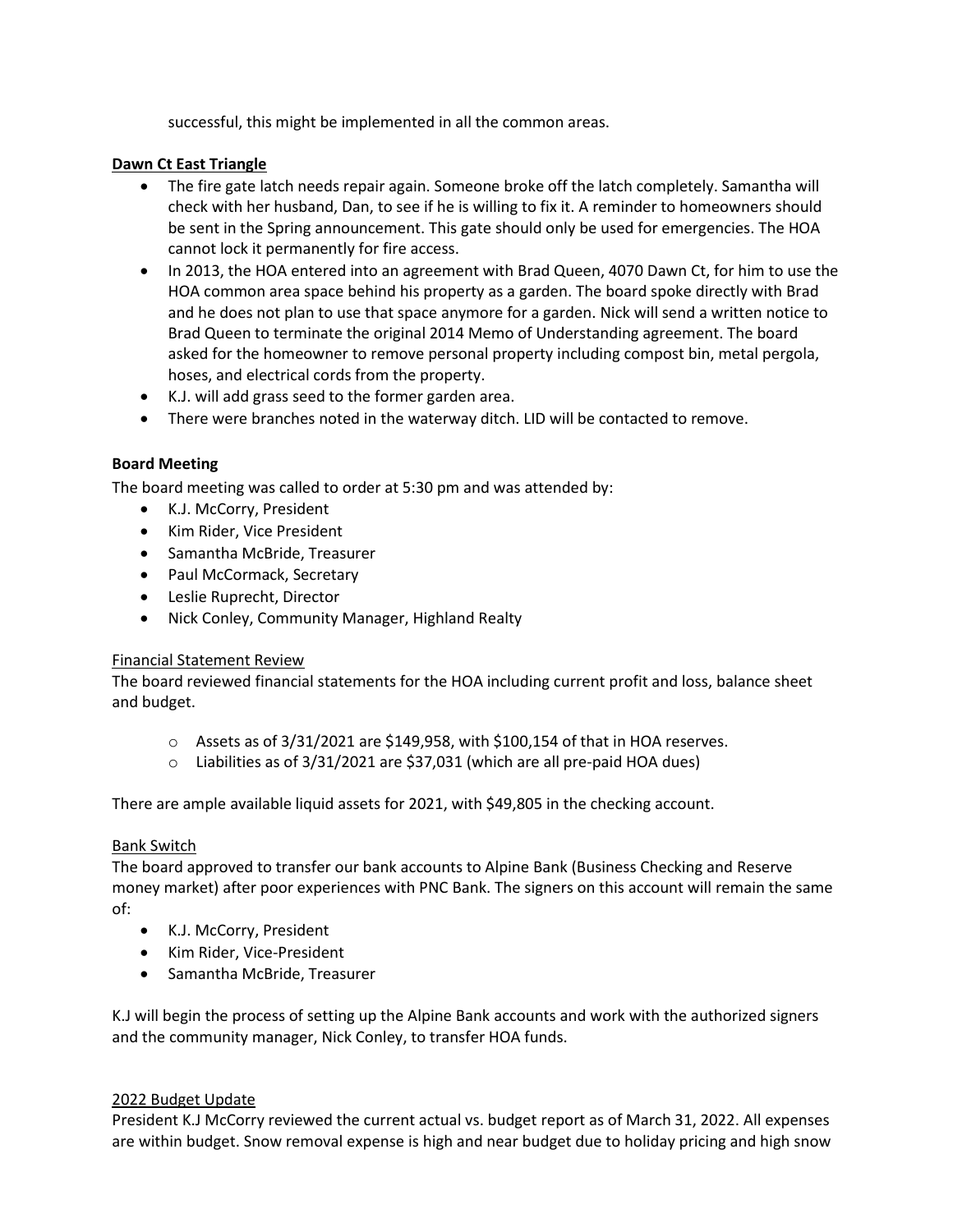volume in February 2022.

### Insurance

Our HOA is required to have general liability, property insurance, and Directors and Officer insurance policies according to our HOA bylaws (Article 7.2) and Colorado Common Interest Ownership Act (CCOIA). Annually, the new insurance policy declarations should be uploaded to the Sundance website under the Governance documents annually. This is required by Colorado State regulations as well as HOA bylaws (Article 10.2).

K.J. reviewed our current American Family insurance policies and found several changes that needed to be made.

- The crime and Fidelity policy coverage was increased from \$10,000 to \$150,000, and additional protection was added for internet fraud
- The inland marine policy (i.e. property insurance), which previously only protected the playground, now will also cover the fences beginning in June.
- The 2021-2022 insurance policies are available on the HOA website. In June, when the policies are renewed and changes are reflected, the new insurance policies will be updated on the website.

The American family agent is going to provide an option of a consolidated HOA insurance policy that could replace all four of our current ones. K.J. has also reached out to State Farm to get comparable quotes from another insurance vendor.

### Architectural Review Committee Role

The board decided to dissolve the current Architectural Review Committee (ARC) body in October of 2022 to streamline the approval process for homeowners and to ensure consistency of covenant and design guideline enforcement. This switch will be made in Fall 2022 after the current ARC term ends. The current ARC members will be notified and thanked for their contributions and are encouraged to join the board if they want to continue serving in their community.

### Emergency Planning

An Emergency Plan and Training was developed for the HOA by K.J.McCorry. An Emergency Training was conducted on February 16, 2022 by K.J. McCorry with 17 homeowners attending. A recording of the training along with the emergency plan was updated on the HOA website. This training will satisfy the educational requirement for the HOA for 2022.

The board was updated, if debris removal was needed due to storm or natural disaster, it would be the cost of the HOA and not covered with our insurance policies. Depending on the type of disaster, often the city will support removal of debris.

## Community garden in Sunrise

A homeowner survey was sent on March 15, 2022 to ask for feedback on community project ideas generated from the Cool Block program 1) community garden 2) xeriscape common area to reduce water.

The board reviewed the survey responses from the neighbors and decided to consider a community garden in the Sunrise/Autumn area gravel pit as a one-year trial. An email will be sent to those homeowners that were interested in organizing, and request that they form a Community Garden Committee.